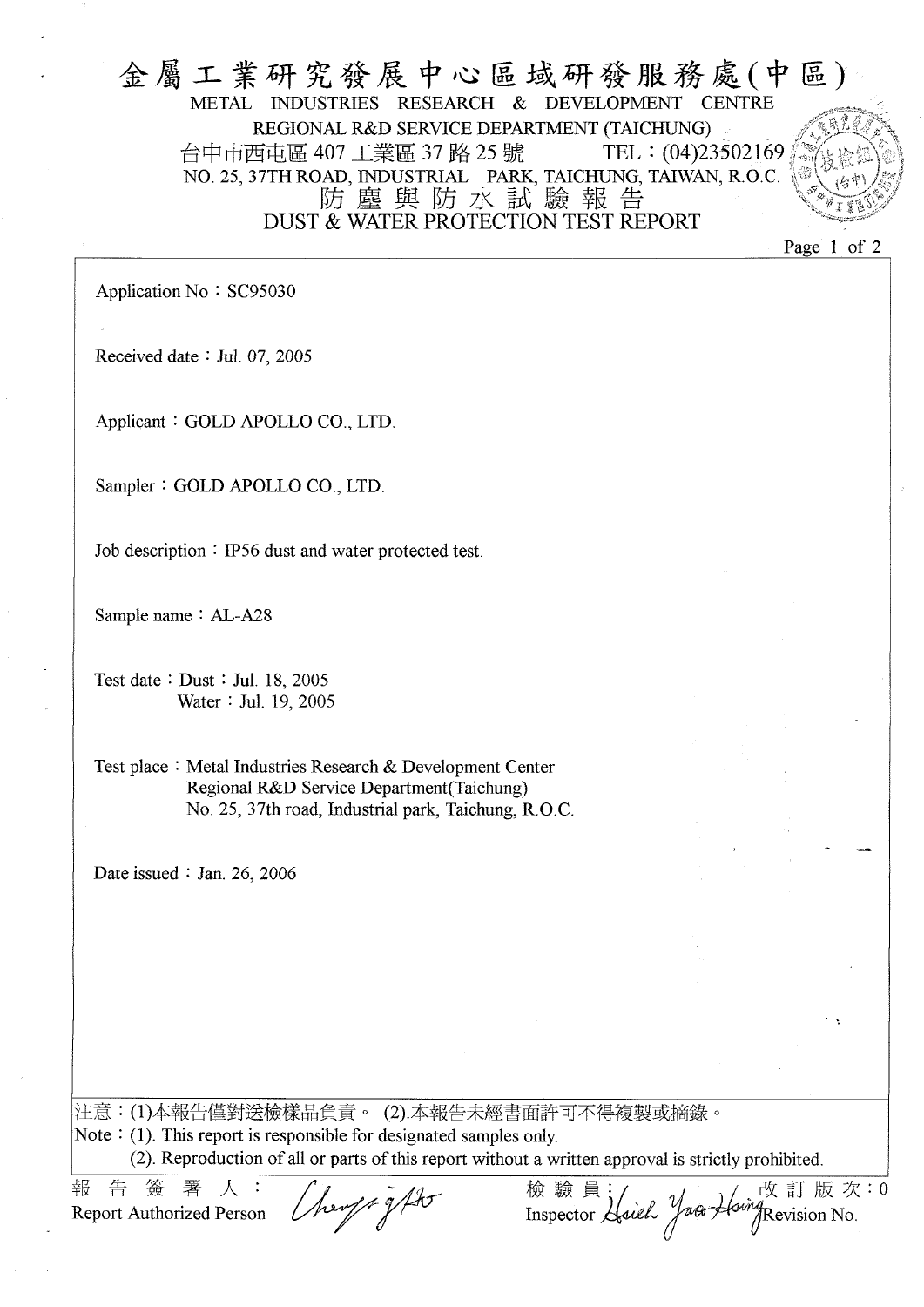## 金屬工業研究發展中心區域研發服務處(中區) METAL INDUSTRIES RESEARCH & DEVELOPMENT CENTRE REGIONAL R&D SERVICE DEPARTMENT (TAICHUNG) 台中市西屯區 407 工業區 37 路 25 號 TEL: (04)23502169 NO. 25, 37TH ROAD, INDUSTRIAL PARK, TAICHUNG, TAIWAN, R.O.C. 防塵與防水試驗報告 DUST & WATER PROTECTION TEST REPORT



- $1 \cdot$  Test according to: IEC 60529:2001. Degrees of protection provided by enclosures (IP Code).
- $2 \cdot$  Test equipment :
	- (1). Dust Protection Test Equipment.

(2). Water Protection Test Equipment.

 $3 \cdot$  Test items & contents:

(1). IP5X Test: The enclosure was not connected to a vacuum pump. The test time was 8 hours. (2). IPX6 Test: Water jet hose nozzle 12.5mm diameter.

 $4 \cdot$  Results:

 $(1)$ . IP5X test: Pass (2). IPX6 test: Fail



|注意:(1)本報告僅對送檢樣品負責。 (2).本報告未經書面許可不得複製或摘錄。 Note  $\div$  (1). This report is responsible for designated samples only. (2). Reproduction of all or parts of this report without a written approval is strictly prohibited.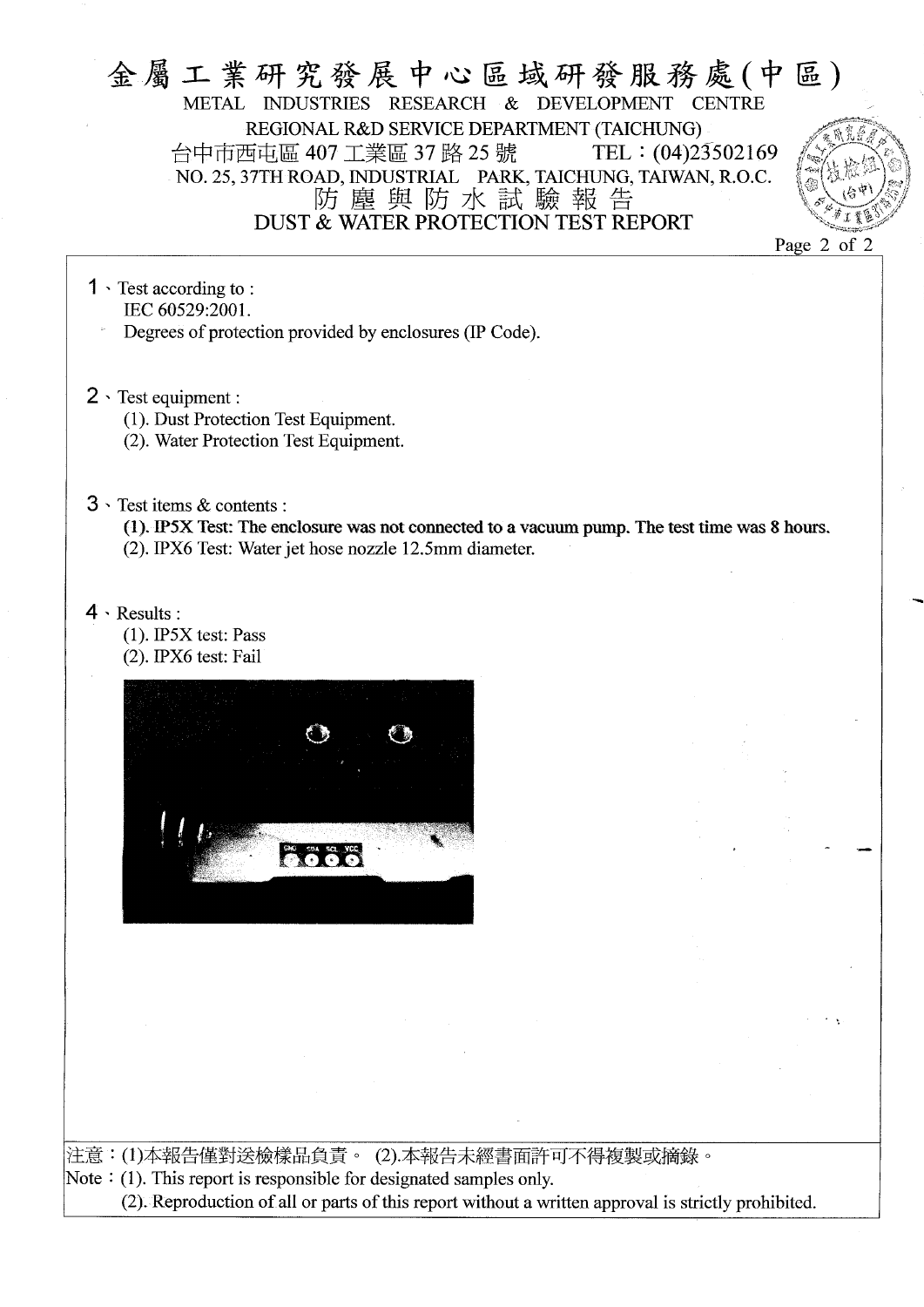#### 金屬工業研究發展中心區域研發服務處(中區) METAL INDUSTRIES RESEARCH & DEVELOPMENT CENTRE REGIONAL R&D SERVICE DEPARTMENT (TAICHUNG) = 台中市西屯區 407 工業區 37 路 25 號 TEL:  $(04)23502169$ NO. 25, 37TH ROAD, INDUSTRIAL PARK, TAICHUNG, TAIWAN, R.O.C. 防塵與防水試驗報告 DUST & WATER PROTECTION TEST REPORT

Page 1 of 2

Application No: SC95030

Received date: Jul. 07, 2005

Applicant: GOLD APOLLO CO., LTD.

Sampler: GOLD APOLLO CO., LTD.

Job description: IP56 dust and water protected test.

Sample name: AL-A28

Test date: Dust: Jul. 18, 2005 Water: Jul. 19, 2005

Test place: Metal Industries Research & Development Center Regional R&D Service Department (Taichung) No. 25, 37th road, Industrial park, Taichung, R.O.C.

Date issued  $\therefore$  Jan. 26, 2006

|注意:(1)本報告僅對送檢樣品負責。 (2).本報告未經書面許可不得複製或摘錄。 Note  $\colon$  (1). This report is responsible for designated samples only. (2). Reproduction of all or parts of this report without a written approval is strictly prohibited.

睪 告 笭 報 **Report Authorized Person** 

改訂版次:0 Inspector Horek Jae-Houng Revision No.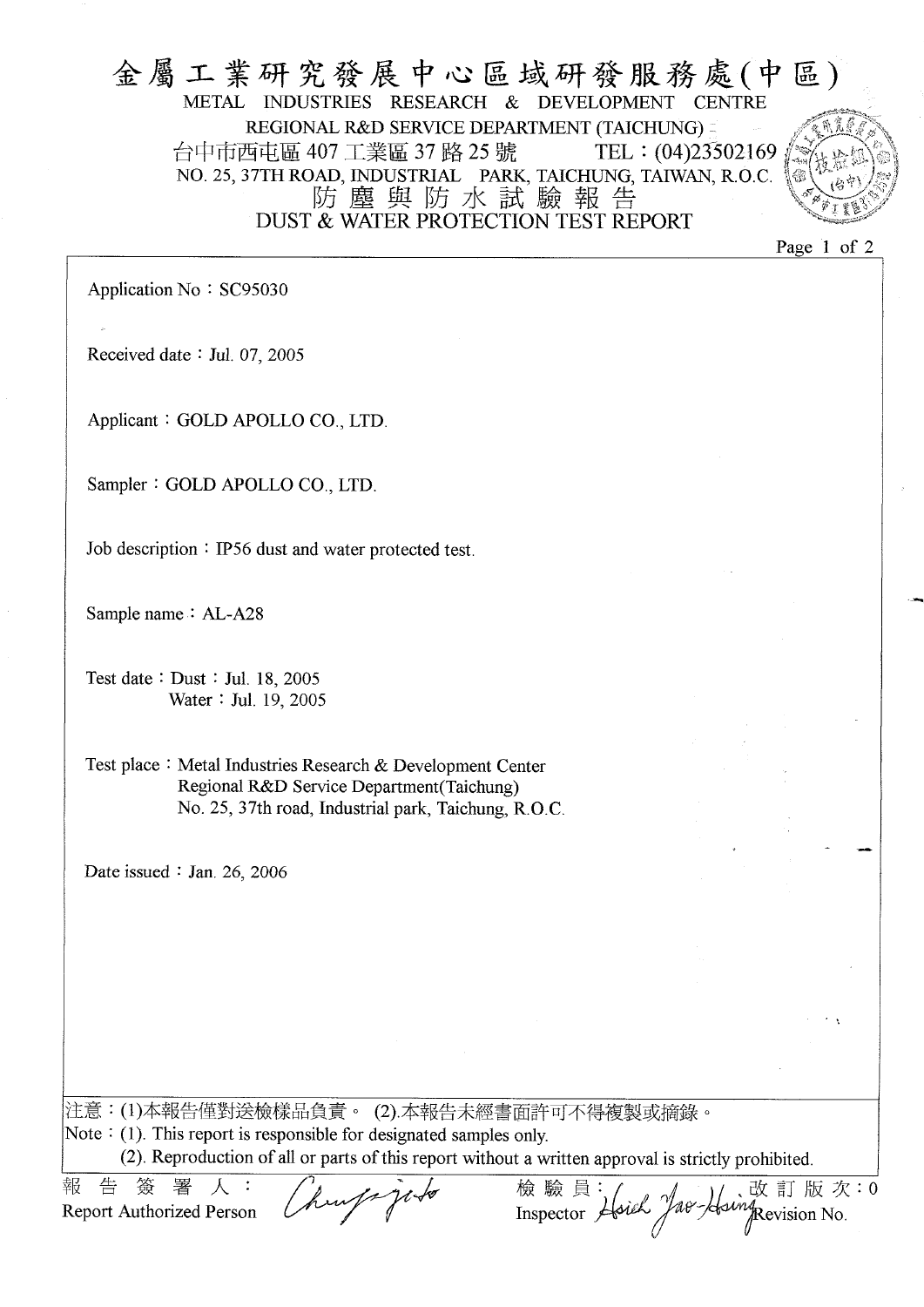#### 金屬工業研究發展中心區域研發服務處(中區) METAL INDUSTRIES RESEARCH & DEVELOPMENT CENTRE REGIONAL R&D SERVICE DEPARTMENT (TAICHUNG) 台中市西屯區 407 工業區 37 路 25 號 TEL:  $(04)23502169$ NO. 25, 37TH ROAD, INDUSTRIAL PARK, TAICHUNG, TAIWAN, R.O.C. 防塵與防水試驗報告 DUST & WATER PROTECTION TEST REPORT

Page 2 of 2

- $1 \cdot$  Test according to: IEC 60529:2001. Degrees of protection provided by enclosures (IP Code).
- $2 \cdot$  Test equipment :
	- (1). Dust Protection Test Equipment.
	- (2). Water Protection Test Equipment.
- $3 \cdot$  Test items & contents :
	- (1). IP5X Test: The enclosure was not connected to a vacuum pump. The test time was 8 hours. (2). IPX6 Test: Water jet hose nozzle 12.5mm diameter.
- $4 \cdot$  Results:
	- $(1)$ . IP5X test: Pass
	- (2). IPX6 test: Fail



注意:(1)本報告僅對送檢樣品負責。(2).本報告未經書面許可不得複製或摘錄。 Note  $\colon$  (1). This report is responsible for designated samples only.

(2). Reproduction of all or parts of this report without a written approval is strictly prohibited.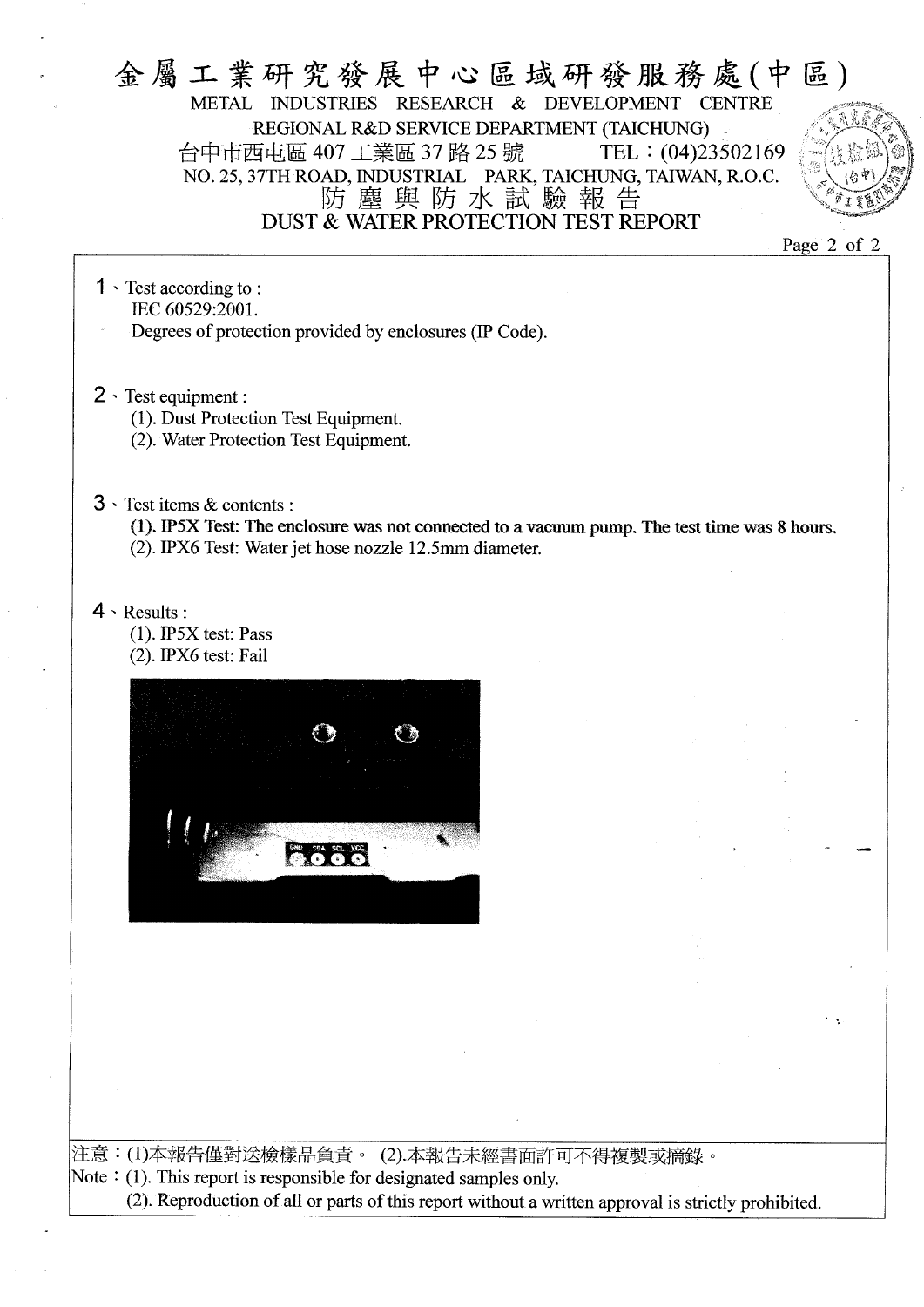

**Integrated Service Technology Inc.** And The Report No.: RA-S9502-0338 Reliability Engineering Division **Page: 1 of 5** 1F, No.22, Pu-ding Rd., Hsin - chu City, Taiwan, R.O.C. Tel: 886-3-578-2266, Fax: 886-3-610-0399 **http://www.isti.com.tw**

# **RAIN TEST REPORT**

Company : Gold Apollo Co., Ltd

Address : Rm 1, 3th F1., No. 77, Secretary, 1, Hsin Tai Wu Rd., Hsin-Chih, Taipei

Hsien, Taiwan, R.O.C.

Model Name : A28

Date of Received : FEB. 14, 2006

Date of Tested : FEB. 14, 2006

## **TESTING LABORATORY IS ACCREDITED BY:**

ISO/IEC/IECQ 17025 Certificate of Independent Test Laboratory Approval

Certificate No.: T1091

## **WE HEREBY CERTIFY THAT:**

The test shown in the attachment was made in accordance with the procedures indicated. We assume full responsibility for the accuracy and completeness of these tests and vouch for the qualifications of all persons taking them.

|                          | Name                | Signature | Date |
|--------------------------|---------------------|-----------|------|
| <b>Testing Engineer</b>  | <b>Richard Tsai</b> |           |      |
| <b>Approving Manager</b> | Kevin Tsui          |           |      |

## **Notes**:

- 1. This report will be invalid if duplicated or photocopied in part.
- 2. This report refers only to the specimen(s) submitted to test, and is invalid as separately used.
- 3. This report is invalid without examination stamp and signature of this institute.
- 4. The tested specimen(s) will be preserved for thirty days from the date issued, if not taken back by the applicant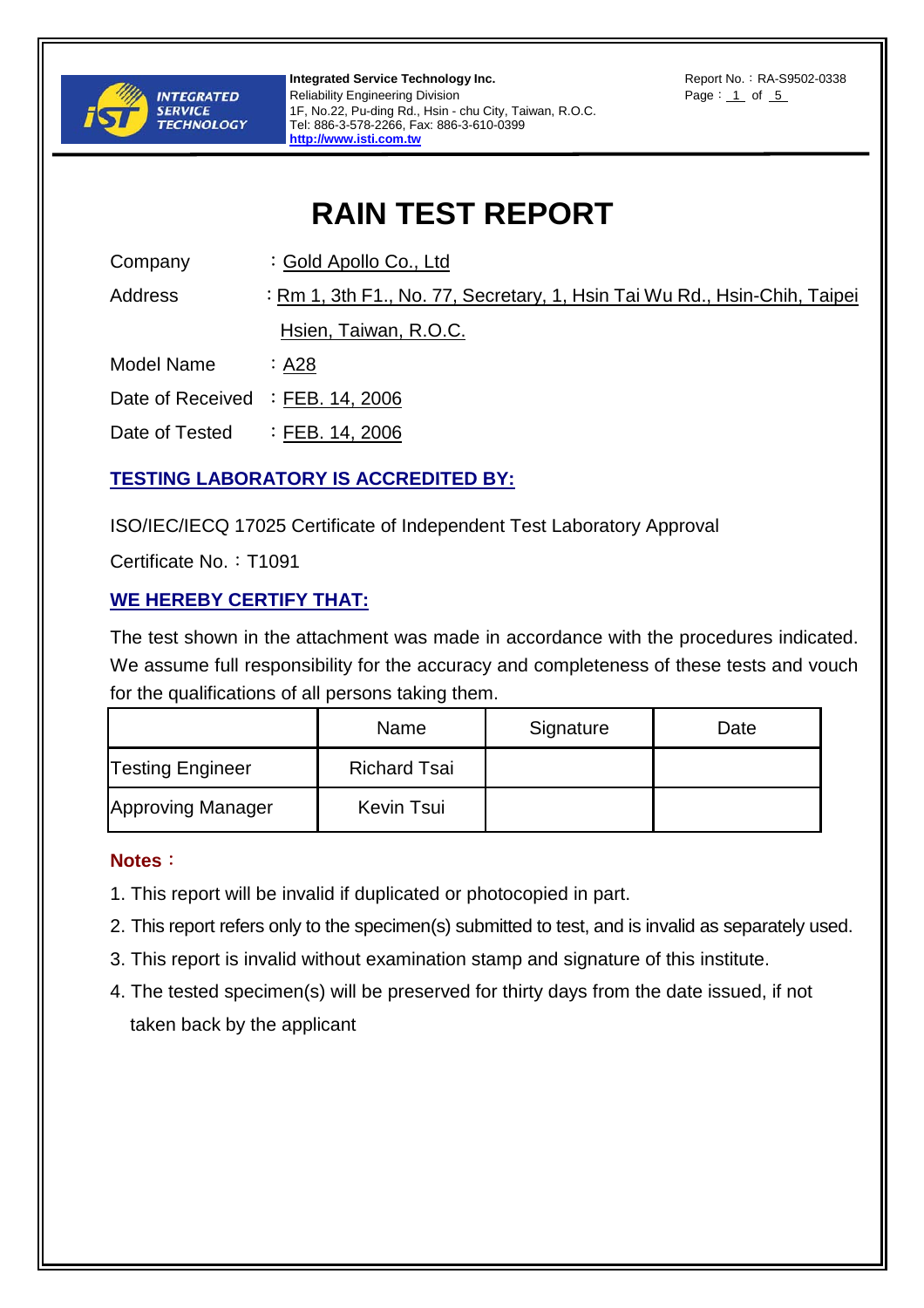

**Integrated Service Technology Inc.** And The Report No.: RA-S9502-0338 Reliability Engineering Division **Page: 2 of 5** 1F, No.22, Pu-ding Rd., Hsin - chu City, Taiwan, R.O.C. Tel: 886-3-578-2266, Fax: 886-3-610-0399 **http://www.isti.com.tw**

## **TABLE OF CONTENT**

## **1. GENERAL INFORMATION**  1.1 DESCRIPTION OF EUT.................................................................................... Page 3 1.2 EUT TESTING SETUP...................................................................................... Page 3 1.3 EUT OPERATING CONDITION ........................................................................ Page 3 **2. RAIN TEST**  2.1 DESCRIPTION OF TEST EQUIPMENT ........................................................... Page 4 2.2 LABORATORY AMBIENCE CONDITION......................................................... Page 4 2.3 REFERENCE DOCUMENT............................................................................... Page 4 2.4 TEST CONDITION ............................................................................................ Page 4 2.5 SUMMARY OF TEST ........................................................................................ Page 4 ATTACHMENT ............................................................................................................... Page 5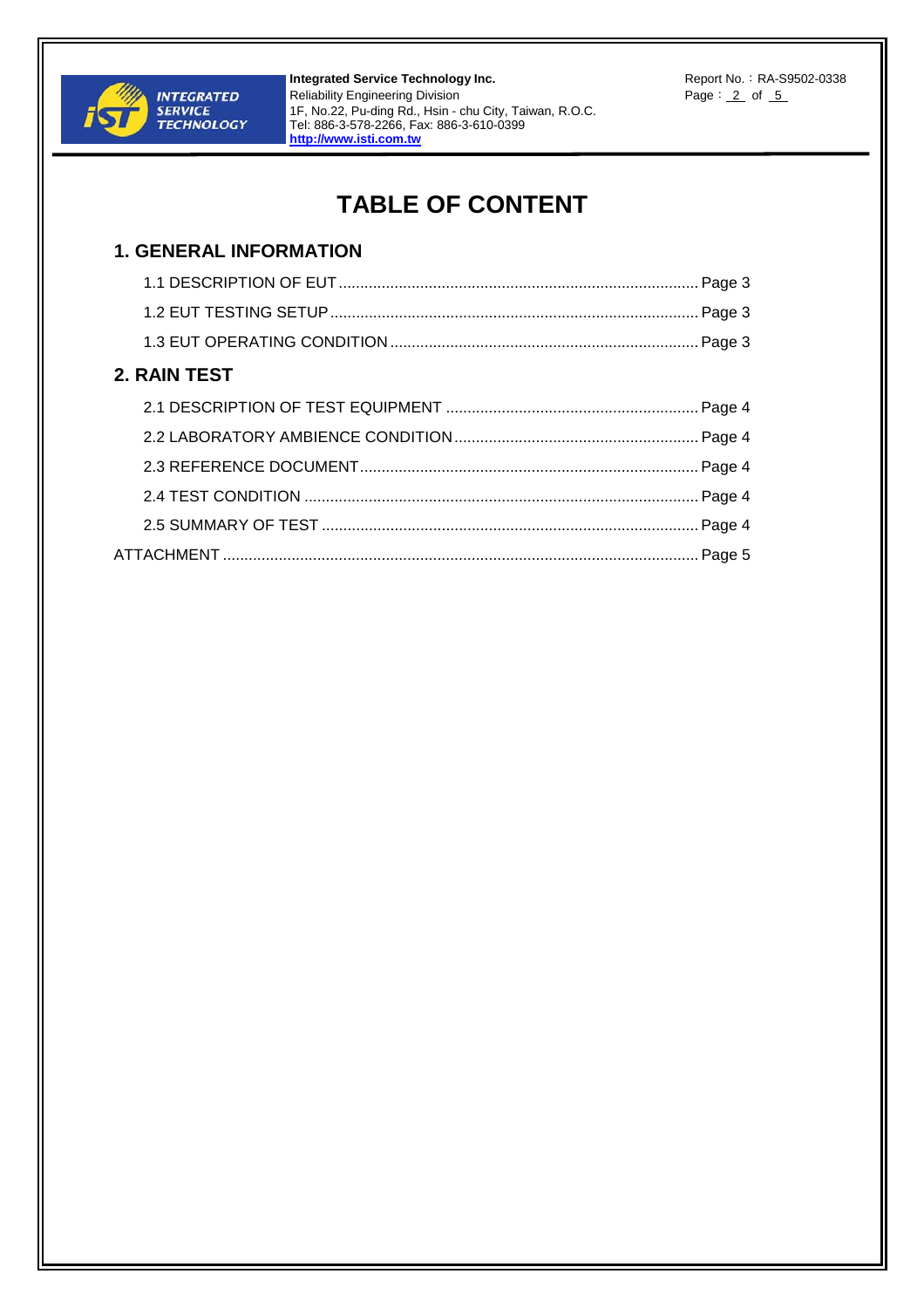

**Integrated Service Technology Inc.** And The Report No.: RA-S9502-0338 Reliability Engineering Division **Page:** 3 of 5 1F, No.22, Pu-ding Rd., Hsin - chu City, Taiwan, R.O.C. Tel: 886-3-578-2266, Fax: 886-3-610-0399 **http://www.isti.com.tw**

## **1. GENERAL INFORMATION**

#### **1.1 DESCRIPTION OF UNIT**

MANUFACTURER:Gold Apollo Co., Ltd

MODEL NAME: A28

SAMPLE QUANTITY: 1 unit

#### **1.2 UNIT TESTING SETUP:**

See attachment

#### **1.3 UNIT OPERATING CONDITION:**

None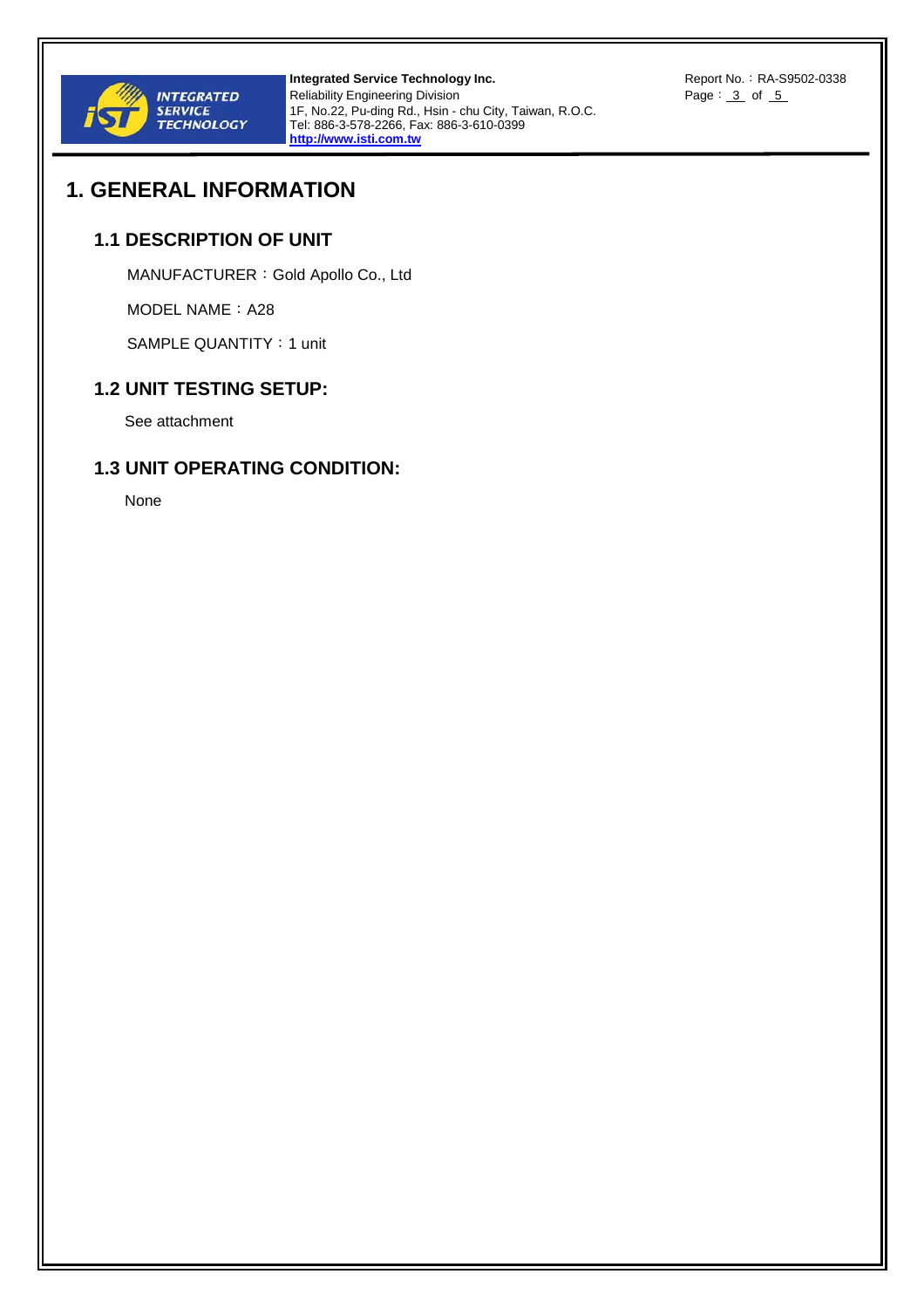

**Integrated Service Technology Inc.** And The Report No.: RA-S9502-0338 Reliability Engineering Division **Page: 4 of 5** 1F, No.22, Pu-ding Rd., Hsin - chu City, Taiwan, R.O.C. Tel: 886-3-578-2266, Fax: 886-3-610-0399 **http://www.isti.com.tw**

## **2. RAIN TEST**

### **2.1 DESCRIPTION OF TEST EQUIPMENT**

| <b>Test Equipment</b>                     | <b>Serial Number</b> | <b>Calibration Date</b> |
|-------------------------------------------|----------------------|-------------------------|
| Vötsch-Spray and Splash Water VSPT<br>400 | 59566059660010       | NOV. 03. 2005           |

#### **2.2 LABORATORY AMBIENCE CONDITION**

Temperature: 23±3℃

Relative humidity:55%± 3%(RH)

#### **2.3 REFERENCE DOCUMENT**

This test is refers to IEC/EN 60529 IPX4

#### **2.4 TEST CONDITION**

Unit is non-operating

Radius of oscillating tube: 400 mm

Spray angle:  $\pm$  180°C from vertical

Diameter of nozzle: 0.4 mm

Number of open holes: 25

Water flow rate: 0.07 l/minute per hole (Total: 1.8 l/minute)

Test duration: Totally test duration is 10 minutes. after 5 minutes spary test, the turned of the unit through a horizontal angle of 90° and test is continued for a further 5 minutes.

#### **2.5 SUMMARY OF TEST**

After test, there have some water permeate into the battery location by visible check (See attachment 2, page 5). The unit inner was dry (no water permeate) and function working was normal.